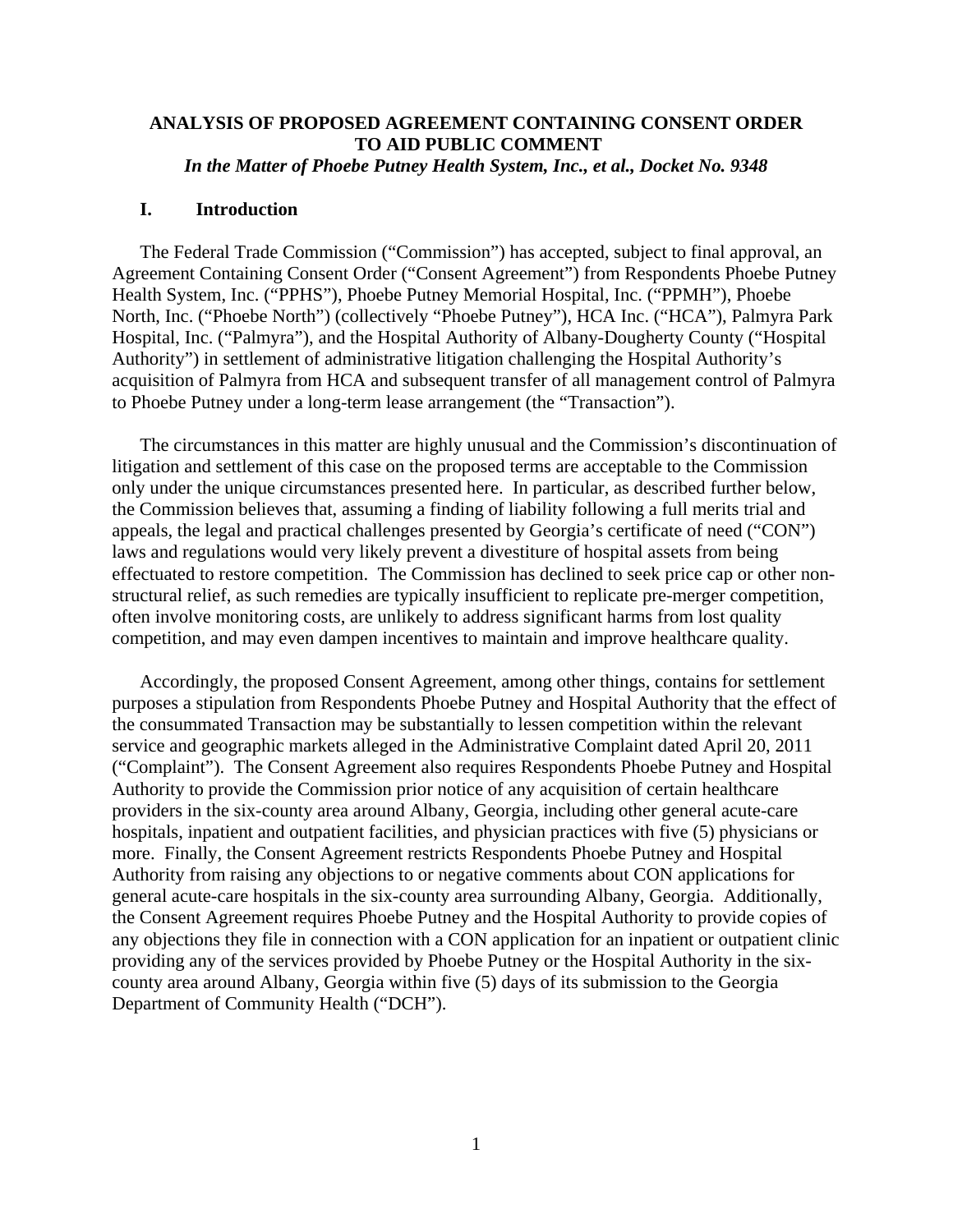The Consent Agreement has been placed on the public record for thirty (30) days to solicit comments from interested persons. Comments received during this period will become part of the public record. After thirty (30) days, the Commission will again review the proposed Consent Agreement and will decide whether it should withdraw from the proposed Consent Agreement, modify it, or make it final and issue its Decision and Order ("Order").

## **II. The Parties**

PPHS is a non-profit Georgia corporation consisting of several hospitals and other health care facilities in southwest Georgia with its principal place of business located at 417 Third Avenue, Albany, Georgia 31701. In 2011, total annual patient revenues for PPHS at all of its facilities were over \$1.6 billion. PPMH is a non-profit Georgia corporation, wholly-owned by PPHS, which operates a 443-bed general acute-care hospital with its principal place of business located at 417 Third Avenue, Albany, Georgia 31701. Opened in 1911, PPMH offers a full range of general acute-care hospital services, as well as emergency care services, tertiary care services, and outpatient services.

Respondent Hospital Authority is organized and exists pursuant to the Georgia Hospital Authorities Law, O.C.G.A. §§ 31-7-70 *et seq.*, and maintains its principal place of business at 417 Third Avenue, Albany, Georgia 31701. The Hospital Authority is composed of nine volunteer members appointed to five-year terms by the Dougherty County Commission, and has no employees, no staff, and no budget. Since 2012, the Hospital Authority holds title to both PPMH and the former Palmyra assets (now known as Phoebe North) and has entered into a single, long-term lease covering both of these facilities with PPMH at the rate of \$1 per year.

HCA, a Delaware for-profit corporation, is one of the leading health care services companies in the United States with its principal place of business located at One Park Plaza, Nashville, Tennessee 37203. As of December 31, 2012, HCA operated 162 hospitals, comprised of 156 general acute-care hospitals; five psychiatric hospitals; and one rehabilitation hospital. In addition, HCA operates 112 freestanding surgery centers. HCA's facilities are located in 20 states and England. Prior to the acquisition, Palmyra, a 248-bed general acute-care hospital located 1.6 miles from PPMH, was owned and operated by HCA. Palmyra was a Georgia corporation with its principal place of business at 2000 Palmyra Road, Albany, Georgia 31701. Opened in 1971, Palmyra provided a wide range of general acute-care services.

#### **III. The Acquisition**

The Commission issued its Complaint in April 2011 charging that the Transaction violates Section 7 of the Clayton Act, as amended, 15 U.S.C. § 18, and Section 5 of the Federal Trade Commission Act, as amended 15 U.S.C. § 45, by lessening competition for the provision of inpatient general acute-care hospital services sold to commercial health plans in Albany and the surrounding six-county area. The Commission also filed a complaint for temporary and preliminary relief, pursuant to Section 13(b) of the Federal Trade Commission Act, 15 U.S.C. § 53(b), and Section 16 of the Clayton Act, 15 U.S.C. § 26, in the U.S. District Court for the Middle District of Georgia. On June 27, 2011, U.S. District Court Judge W. Louis Sands granted the defendants' motion to dismiss, holding that the state action doctrine immunized the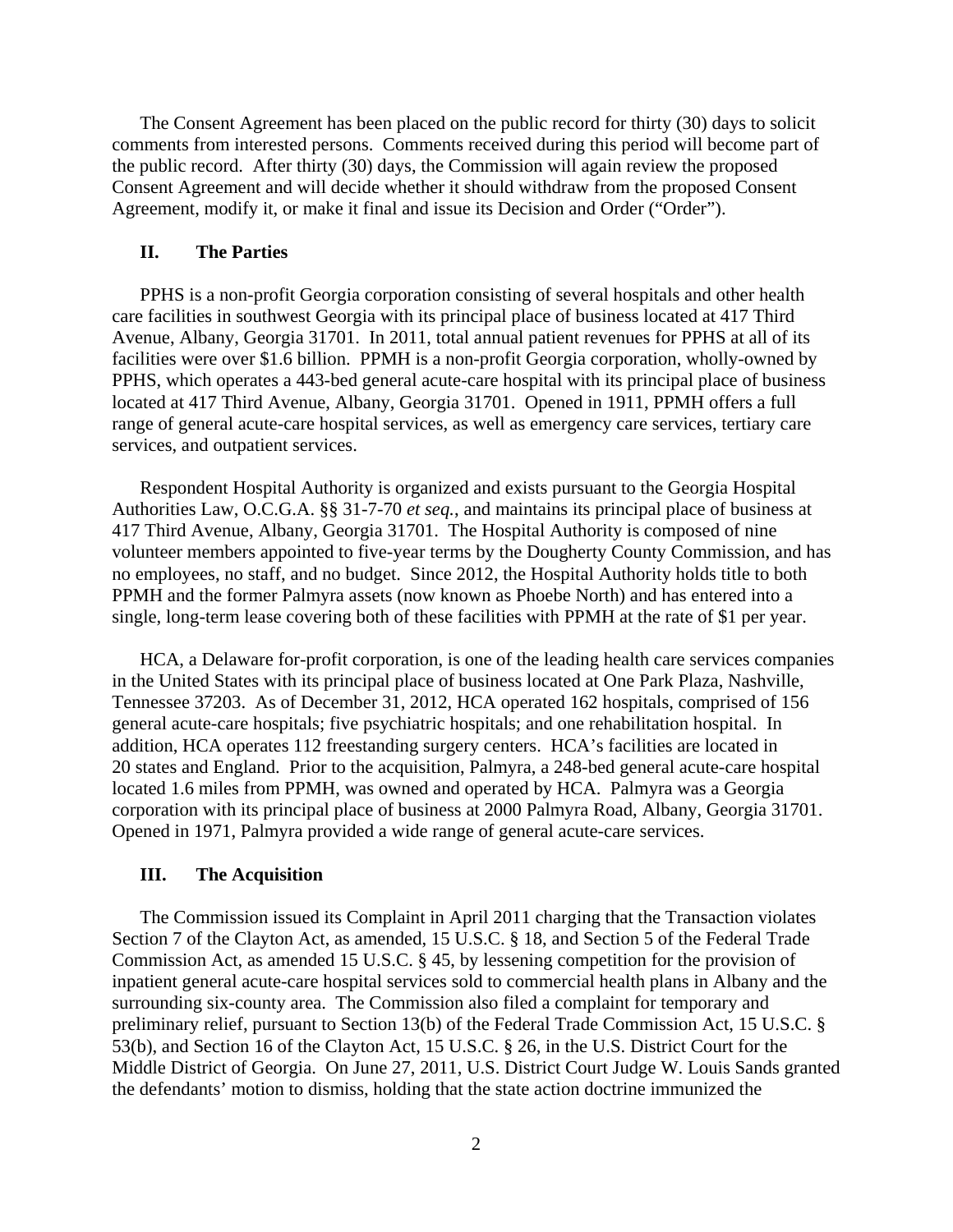Transaction from federal antitrust scrutiny.<sup>1</sup> On appeal by the Commission, the U.S. Court of Appeals for the Eleventh Circuit affirmed the district court's dismissal on state action grounds, although agreeing that, "on the facts alleged, the joint operation of [PPMH] and Palmyra would substantially lessen competition or tend to create, if not create, a monopoly."<sup>2</sup> The Court of Appeals dissolved its injunction pending appeal, and the Transaction was consummated on December 15, 2011. Subsequently, the Georgia DCH granted Phoebe Putney's request for a new, single license covering both Albany hospitals, PPMH and Palmyra, effective August 1, 2012.

Seeking judicial review of the Eleventh Circuit's ruling, the Commission filed a petition for certiorari, which the U.S. Supreme Court granted on June 25, 2012. On February 19, 2013, in a unanimous decision, the Court reversed the judgment of the Eleventh Circuit, holding that state action did not immunize the Transaction, and remanded the case for further proceedings below.<sup>3</sup> The Commission thereafter sought a stay of integration and other preliminary relief in the federal district court,<sup>4</sup> and also lifted its stay of administrative proceedings and scheduled a plenary hearing to commence on August 5, 2013, pursuant to which Complaint Counsel and Respondents engaged in discovery over the antitrust merits of the case. On June 10, 2013, the parties filed a joint motion to withdraw the matter from adjudication for settlement purposes, which was granted by the Commission on June 24, 2013.

## **IV. The Complaint**

 $\overline{a}$ 

The Complaint alleges that the Transaction would reduce competition substantially in violation of Section 7 of the Clayton Act, as amended, 15 U.S.C. § 18, and Section 5 of the Federal Trade Commission Act, as amended 15 U.S.C. § 45, with the likely effect of decreasing quality of care and increasing prices for general acute-care hospital services charged to commercial health plans. The alleged relevant product market is general acute-care hospital services sold to commercial health plans. The alleged relevant geographic market is the sixcounty area surrounding Albany, Georgia.

The Complaint alleges that the Transaction was essentially a merger-to-monopoly. PPMH and Palmyra were the only general acute-care hospitals in Albany, Georgia. The only other hospital in the six-county area surrounding Albany, Georgia, is Mitchell County Hospital, a 25 bed critical-access hospital in Camilla, Georgia, about 31 miles away. The Complaint alleges

<sup>1</sup> *F.T.C. v. Phoebe Putney Health System, Inc.*, 793 F. Supp. 2d 1356, 1366 (M.D. Ga. 2011).

<sup>2</sup> *F.T.C. v. Phoebe Putney Health System, Inc.*, 663 F.3d 1369, 1375 (11th Cir. 2011).

<sup>3</sup> *F.T.C. v. Phoebe Putney Health System, Inc.*, 133 S. Ct. 1003, 1011 (2013).

<sup>&</sup>lt;sup>4</sup> Following oral argument regarding the need for temporary injunctive relief, U.S. District Court Judge W. Louis Sands issued a temporary restraining order ("TRO") on May 15, 2013, halting further consolidation of the hospitals and prohibiting any price changes to existing health-plan contracts, pending the district court's consideration of the FTC's motion for preliminary injunction. The parties subsequently filed a joint motion for a stipulated preliminary injunction, which the district court granted on June 5, 2013. The stipulated preliminary injunction orders the Defendants to continue to operate the hospitals in the manner in which they were operated when the TRO was entered; to refrain from any further consolidation of Palmyra into Phoebe Putney's hospital system; and to refrain from making any price changes to, or terminating, any existing contracts with health plans.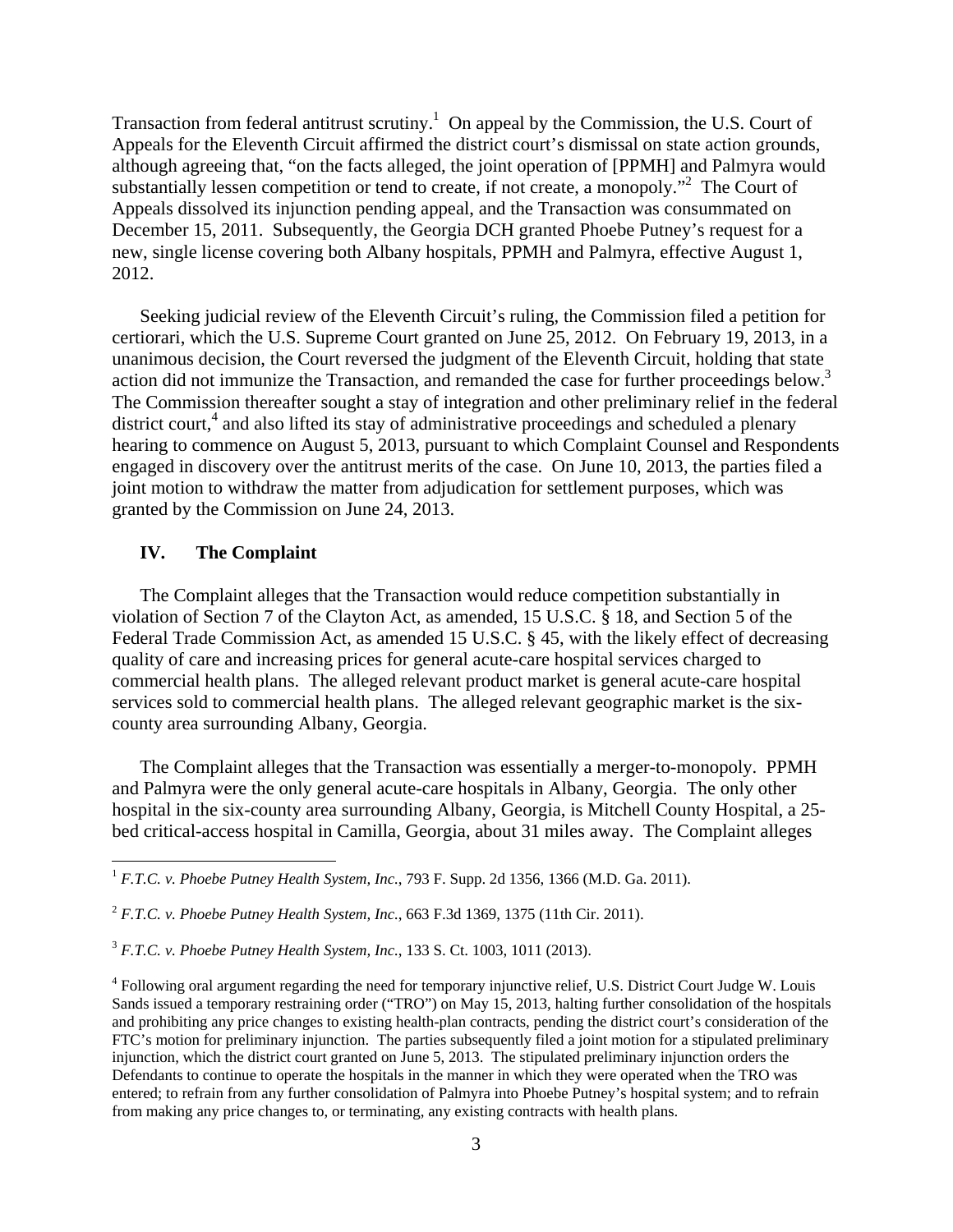that, through the Transaction, Phoebe Putney acquired a post-merger market share of approximately 86%, and that the post-merger HHI is 7,453, with a change from the pre-merger HHI of 1,675. This market concentration far exceeds the thresholds set forth in the *Horizontal Merger Guidelines* and creates a presumption that the Transaction created or enhanced market power. In addition, the Complaint alleges uniquely close, direct, and substantial pre-merger competition between Phoebe Putney and Palmyra, confirming the likelihood of adverse competitive effects resulting from the Transaction.

Entry into the relevant market is difficult. Not only is the construction of a new general acute-care hospital extremely expensive and time-consuming, but it is also subject to CON regulation in Georgia. Any person wishing to build a new hospital in the relevant geographic market would need approval from the Georgia DCH. Such an application would face opposition from any hospital in the relevant market, such as Phoebe Putney, and would likely be denied by DCH due to the lack of need as defined by DCH's strict criteria, as discussed further below. As a result, new entry sufficient to achieve a significant market impact within two years is highly unlikely.

## **V. The Proposed Consent Agreement**

Georgia's CON statutes and regulations effectively prevent the Commission from effectuating a divestiture of either hospital in this case. As mentioned above, following the consummation of the Transaction, Phoebe Putney applied for and received a single license authorizing it to operate the formerly-separate hospitals as a single hospital with two campuses. The Georgia DCH issued Phoebe Putney's new license and revoked the two separate licenses that previously covered PPMH and Palmyra. Georgia's CON laws preclude the Commission from re-establishing the former Palmyra assets as a second competing hospital in Albany, because such relief would require: (1) the re-division of the single state-licensed hospital into two separate hospitals; and (2) the transfer of one of those hospitals from the Hospital Authority to a new owner. Either one of those steps is independently sufficient to require CON approval from DCH, which, as discussed further below, would not be forthcoming.

DCH has no statutory authority to revoke Phoebe Putney's current single-hospital license on the basis that its acquisition of Palmyra was anticompetitive. DCH may only revoke a health care facility's license if the facility "violates any of [DCH's] rules and regulations" or does not meet DCH's "quality standards" for "clinical service."<sup>5</sup> Such circumstances do not exist here.

Moreover, the divestiture of either hospital from the Hospital Authority to a proposed buyer would trigger the need for CON approval from DCH. A CON is required for "[a]ny expenditure by or on behalf of a health care facility in excess of \$2.5 million . . . except expenditures for acquisition of an existing health facility not owned or operated . . . by or on behalf of a hospital authority."<sup>6</sup> To gain CON approval, the CON applicant must prove both that: (a) there is an "unmet area need" justifying a second Dougherty County hospital; and (b) establishing such a

 $\overline{a}$ 

<sup>5</sup> Ga. Code Ann. § 31-7-4.

 $6$  Ga. Code Ann. § 31-6-40(a)(2) (emphasis added).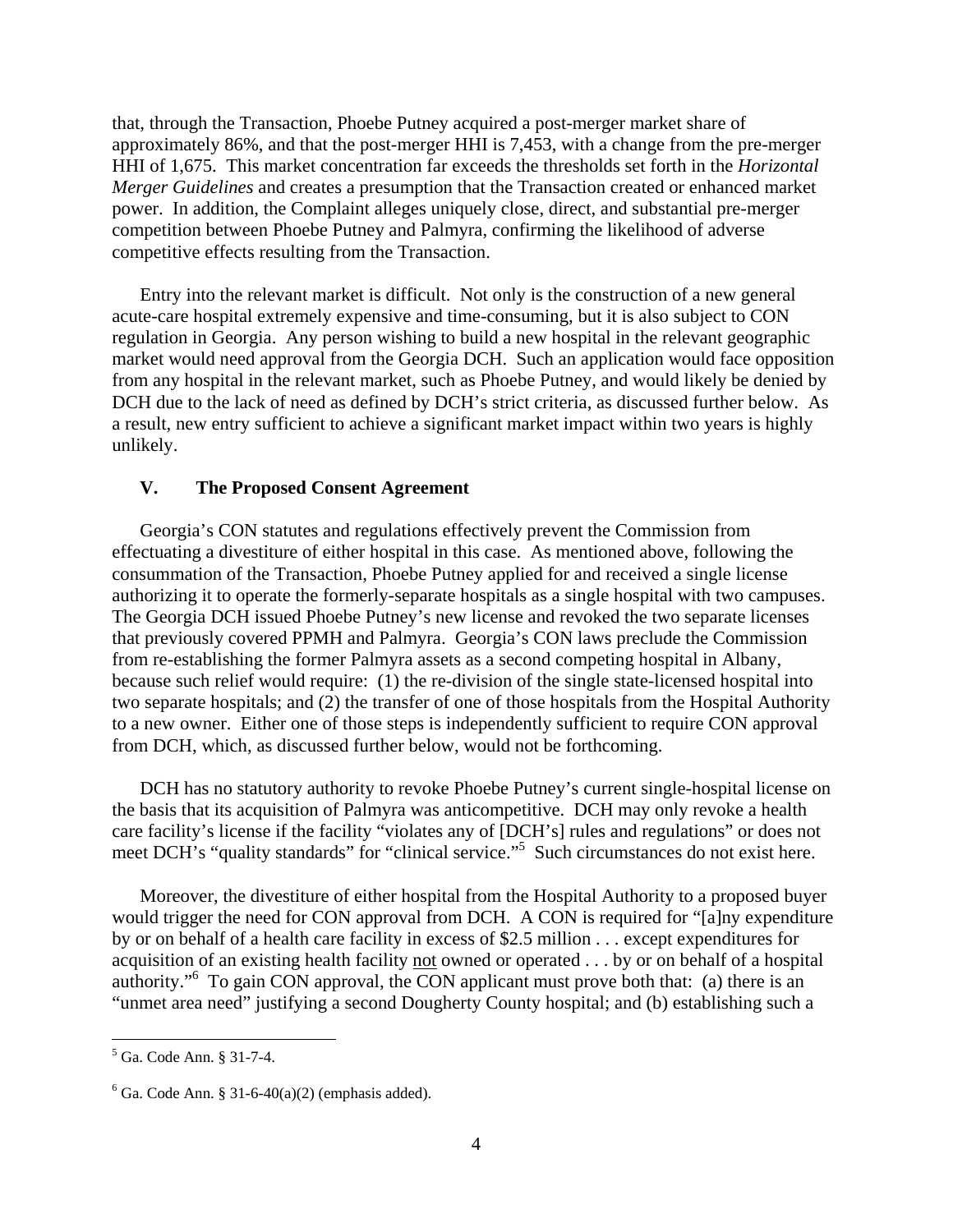facility would not have an adverse impact on the patient volume and revenue of other hospitals in the same state health planning area. Under Georgia's mandatory need formulas, there currently are hundreds of surplus hospital beds in Albany, Georgia.<sup>7</sup> As such, a new buyer could not prove unmet need in the Albany area as required by Georgia law to justify issuance of a CON.

An applicant seeking a CON for a hospital within the same state health planning area as an existing safety-net hospital, such as PPMH, must also prove that it will not have a detrimental market share or "payer mix" impact on that existing hospital. An adverse impact will be determined if, based on projected utilization, the applicant facility would reduce the utilization of the existing safety-net hospital by ten percent or more.<sup>8</sup> The CON rules are even more protective of teaching hospitals, such as PPMH, requiring as a precondition to issuance of a CON that the applicant demonstrate that an additional hospital will not reduce the utilization of an existing teaching hospital in the planning area by even five percent.<sup>9</sup>

Finally, Georgia courts have consistently construed exemptions to the CON requirements narrowly, and held that DCH lacks discretion to grant exemptions not clearly and expressly conferred by statute. $10$ 

The proposed Consent Agreement contains a stipulation by Phoebe Putney and the Hospital Authority that, solely for settling this matter, the effect of the Transaction may be substantially to lessen competition within the relevant service and geographic markets alleged in the Complaint. In addition to routine reporting and compliance requirements, the proposed Consent Agreement contemplates certain restrictions on Phoebe Putney and the Hospital Authority discussed below.

## **A. Prior Notice of Acquisitions**

First, for the next ten (10) years, Phoebe Putney and the Hospital Authority must give the Commission prior notice for acquisitions of certain healthcare providers<sup>11</sup> in the six-county area surrounding Albany, Georgia. Under the Order, Phoebe Putney and the Hospital Authority are required to give the Commission thirty (30) days advance notice of a proposed acquisition that is covered by the Order but not subject to the Hart-Scott-Rodino Act ("HSR Act"). If, within this thirty-day period, the Commission staff makes a written request for additional information or documentary material (within the meaning of 16 C.F.R. § 803.20), Phoebe Putney and the Hospital Authority may not consummate the transaction until thirty (30) days after submitting

1

<sup>&</sup>lt;sup>7</sup> PPMH and Palmyra both were grandfathered in when Georgia first enacted its CON law in 1976. Neither had ever independently received a CON.

 $8^8$  Ga. Comp. R. & Regs. 111-2-2-.20(3)(d)(2).

 $9^9$  Ga. Comp. R. & Regs. 111-2-2-.20(3)(d)(3).

<sup>10</sup> *See, e.g., North Fulton Med. Ctr. v. Stephenson*, 501 S.E.2d 798, 801 (Ga. 1998); *Phoebe Putney Mem'l Hosp., Inc. v. Roach*, 480 S.E.2d 595, 597 (Ga. 1997); *HCA Health Servs. of Ga., Inc. v. Roach*, 458 S.E.2d 118, 120-121 (Ga. 1995); *HCA Health Servs. of Ga., Inc. v. Roach*, 439 S.E.2d 494, 497 (Ga. 1994).

<sup>&</sup>lt;sup>11</sup> The prior notice provision applies to the acquisition of: (1) any general acute-care hospital; (2) any inpatient or outpatient facility that provides any service provided by Phoebe Putney or the Hospital Authority; and (3) all or a controlling interest in a physician group practice of five (5) or more physicians.